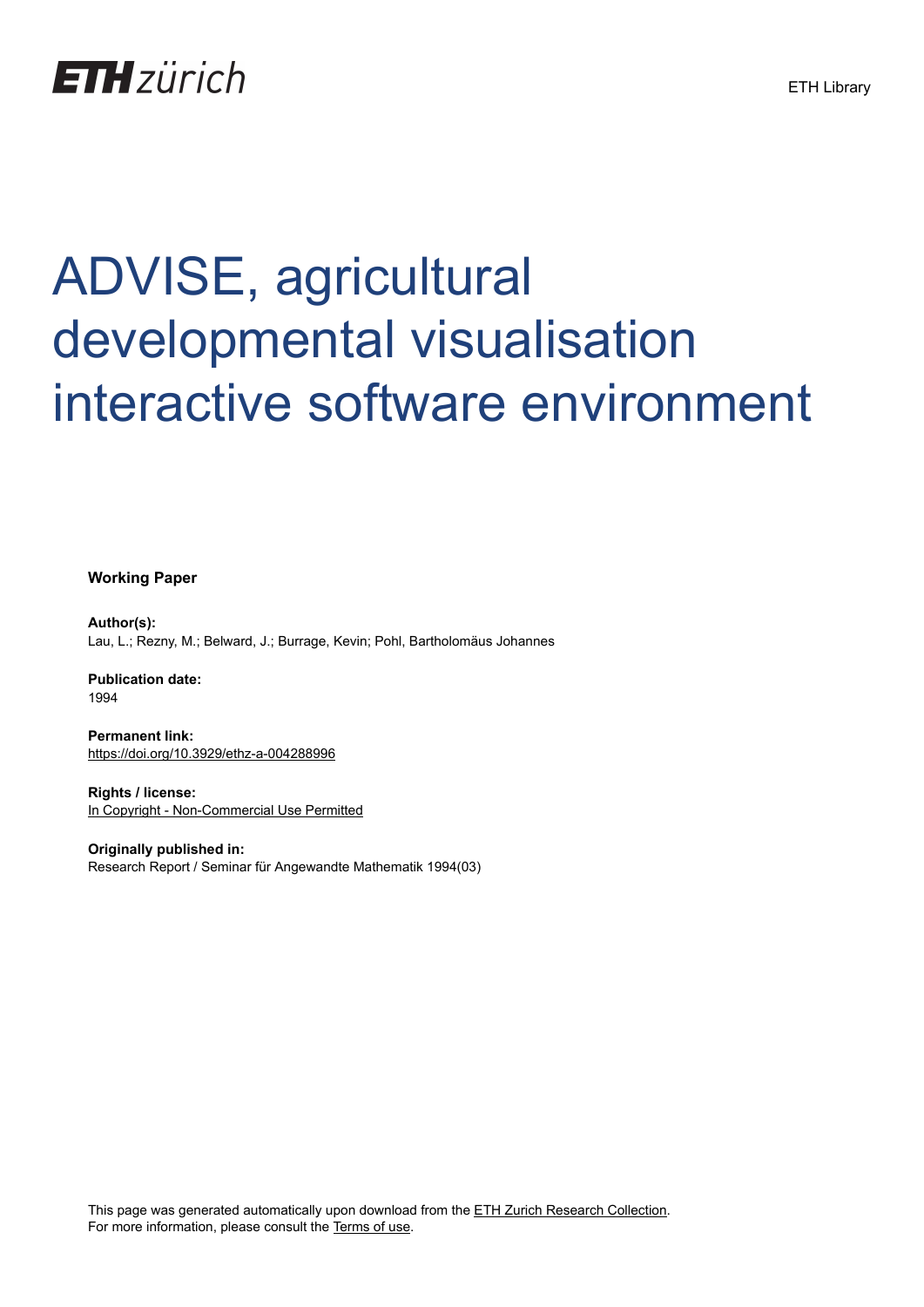# ADVISE

# Agricultural Developmental Visualisation

L. Lau", M. Kezny", J. Belward", K. Burrage" and B. Poni-

Research Report No **July 1994** 

Seminar für Angewandte Mathematik Eidgenössische Technische Hochschule

Flepartment of Mathematics, University of Queensland, Brisbane 4072, Australia. – -Seminar fur Angewandte Mathematik, ETH Zurich, Swiz, Zurich, Switzerland.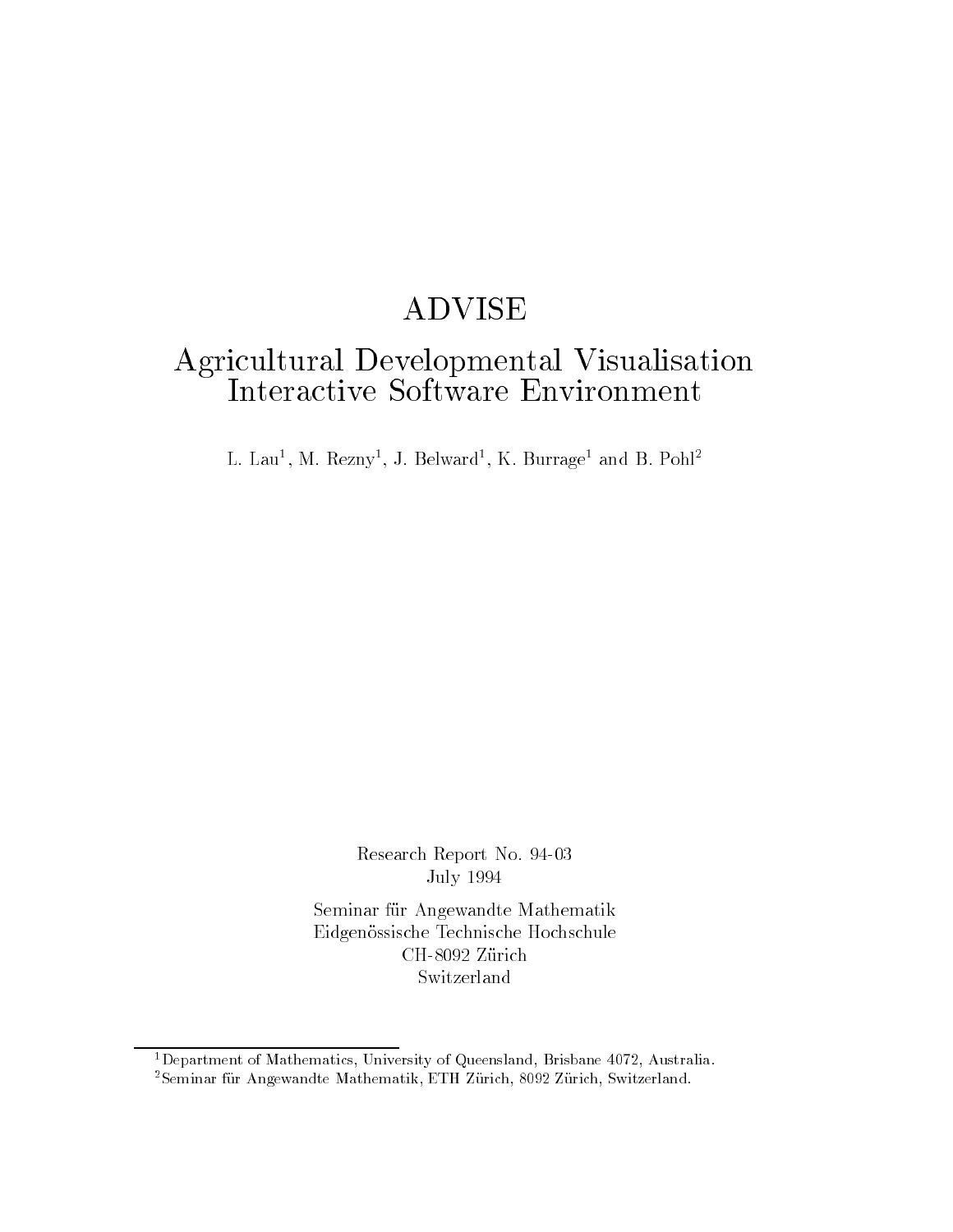#### ADVISE

# Agricultural Developmental Visualisation Interactive Software Environment

L. Lau", M. Kezny", J. Belward", K. Burrage" and B. Poni-

Seminar für Angewandte Mathematik Eidgenössische Technische Hochschule Switzerland

Research Report No. 94-03 July 1994

#### Abstract

The quantum increase in computing power provided by contemporary par allel architectures o-ers the opportunity to confront problems of ever increas ing complexity and size. With these developments new problems arise in techniques for the manipulation, transmission and display of large data sets as they occur for example in environmental modelling. The hardware and software of modern graphical display devices has the potential to enable large data sets to be presented in compact and informative configurations. The problem addressed here is to how to match these resources in an optimal way

The analysis of environmental models, for instance, is significantly aided by visualisation however when large data structures need to be analysed the static nature of the data causes large communication overheads Similarly if a dynamic approach is taken, while CPU power and large memory capacity may be available, communication between the computing resource and the display device can impair the development and analysis of the model. Treated as a single integrated unit such a system is likely to lead to unwieldy code which is difficult to maintain and refine.

We present here a package, ADVISE, which acts as a communication interface between the client, typically a graphics device, and the server, a computing resource such as a vector supercomputer a parallel computer or some network of machines. The approach taken is that the information system comprises three component parts, those of client, server and interface. The interface is an object of sufficient sophistication to permit the use and development of each of the client and server modules separately. Further, multiple distinct jobs may be run simultaneously for multiple clients.

Keywords Clientserver- environmental modelling- visualization

s me jest cannon mest mest com out compoted out of the second state of the second state of the second state of

Flepartment of Mathematics, University of Queensland, Brisbane 4072, Australia. – -Seminar fur Angewandte Mathematik, ETH Zurich, Swiz, Zurich, Switzerland.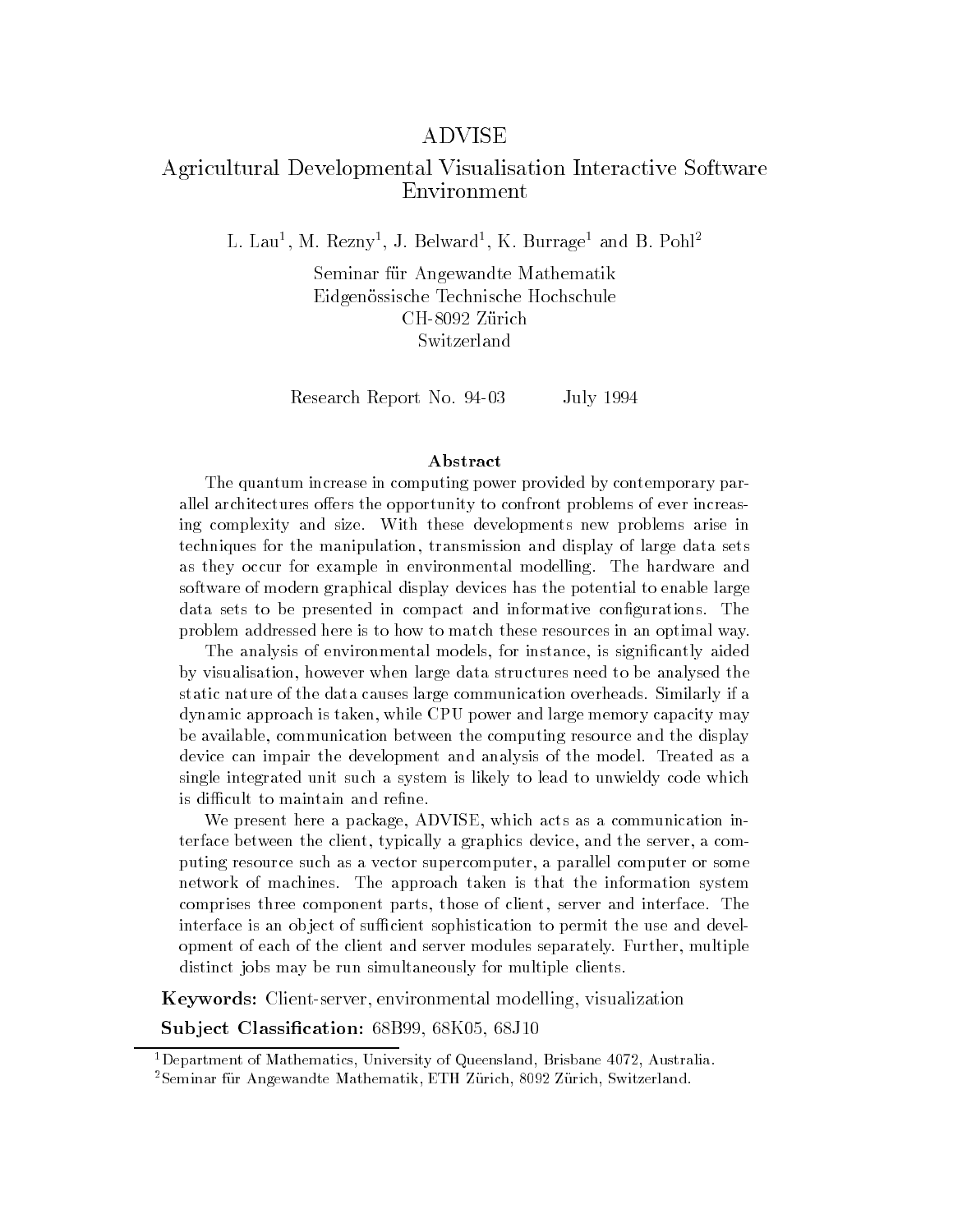# Background- Australia and El Nino

Australia- the sixth largest country on Earth- covers an area of nearly --  ${\rm km}$  . This continent is bounded by latitudes TU  $^{\circ}$  and 44  $^{\circ}$  south and stretches nearly 4000 km from south to north and 4300 km from west to east. Most of the Australian population of 17 million people live in a narrow coastal belt 200 km wide along the southern and eastern seaboard Queensland- the second largest state- is situated in the north-eastern part of Australia. Two of the country's (and Queensland's) ma jor physiographic regions are the Great Artesian Basin and the Great Dividing Range Most of the Great Artesian Basin receives an annual rainfall of less than 400 mm and an annual rainfall of less than 250 mm is common in many regions. In fact-between two two thirds of Australias landmass receives less than  $\mathbb{R}^n$ year and over one third receives less than 250 mm of rainfall a year. In Queensland, annual rainfall ranges from 4500 mm on the north-east coast to 100 mm in the arid south-west and as a consequence, conditions in summer- are not and humid on the coast- and hot and dry inland This dramatic decrease in rainfall as one moves income results in the property drop of  $\lambda$  are exactly distinct that is a storm storm storm storm of  $\lambda$ and occasional serious flooding over the vast inland plain. The inland plains form one of the great natural grasslands of the world and the water stored in the Great Arterial Basin underlying the plains is pumped to the surface to provide water for livestock Most of Australias arable land lies along the eastern coast- while in inland Queensland the major industries are beef and grain. Arable land totals about  $6\%$ (480,000 km<sup>-</sup>) of the total land area of Australia and, of that, one third requires irrigation

In certain years there is a weakening of atmospheric circulation and the strong south-east trade winds off the west coast of South America fade. These conditions allow a stream of the Pacific Equatorial Counter-current to shift south by as much as  $10^{\circ}$  of latitude. This phenomenon has been called **El Nino** (*the child*, in Spanish)  $$ as it often occurs at Christmas Notable occurs at Christmas Notable occurs at Christmas Notable occurrences we and most recently in 1991. The arrival of El Niño signals a tremendous increase in rainfall on the usually arid western coast of South America and drought conditions over a there are some regions of western are some regions of western queensland which we are some estimated to have already caused an economic loss to Queensland in excess of one billion dollars

Thus it can be seen that the accurate and efficient monitoring and subsequent modelling of drought conditions- provides the basis for a decision support systemwhich could have enormous financial and social benefits for Australia.

 ${}^{1}$ A complex series of high ridges, high plains and plateaus in eastern Australia extending from the very north to the very south of the continent

<sup>-</sup>December to February

 $^\circ$ This area of T60,000 km $^\circ$  is approximately twice the size of Austria.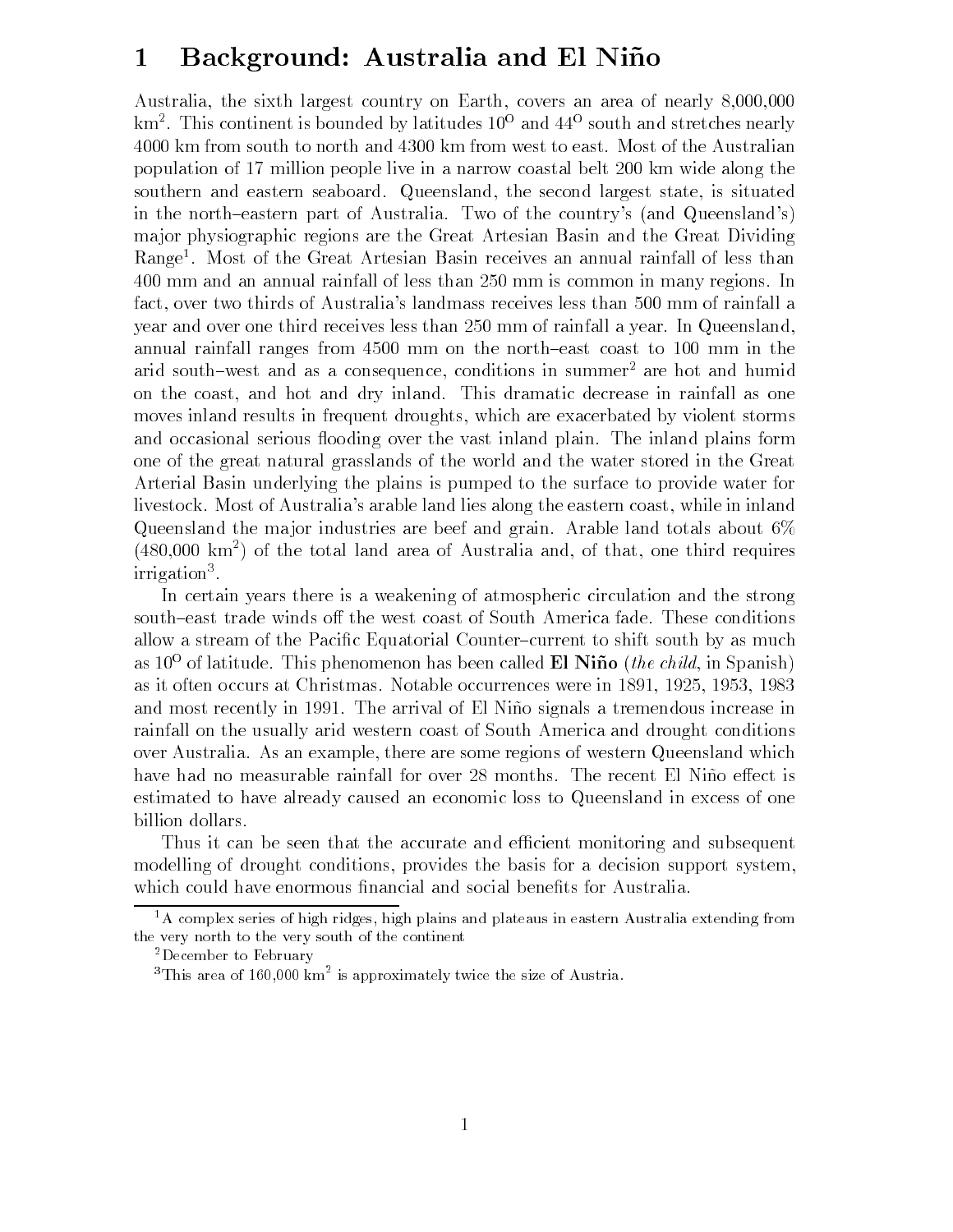# 2 Environmental models

The Queensland Department of Primary Industries (QDPI) has developed a model for modelling the effects of climate on pasture growth and subsequent stock growth.

This was initially implemented as a point model- ie it models a homogeneous area of soil and pasture as one single point The point model can be extended to be come a **spatial model** over two spatial dimensions and run over a non-homogeneous are such as  $\mathcal{S}$  such as  $\mathcal{S}$  such as  $\mathcal{S}$  such as  $\mathcal{S}$  such as  $\mathcal{S}$  such as  $\mathcal{S}$ 

Firstly- the area is discretised into a set of small rectangular regions Point estimates are then determined for each of the static parameters in each of these regions. This is done by field testing and the use of satellite images. Climate data is collected daily or weekly from up to 3000 meteorological stations scattered across Queensland Secondly- surfaces are estimated for each of these climate variables for each day over which the model will be run. Point estimates for each region are then calculated from these surfaces Lastly-Controller and initial states and include the state vector  $\sim$ an independent simulation is then run for each of these regions

This spatial model consists of two separate FORTRAN77 programs: a surface fitting code and a pasture model. The surface fitting code computes an accurate interpolation of collected data (such as rainfall) using a cross-validation algorithm due to  $\lceil$ ?. The final stage of this code interpolates this surface over an equidistant grid-, which is superimposed on the map of  $\eta$  are map of  $\eta$ 

Six such surfaces<sup>4</sup> are then used as the climate input data for the pasture model. This model currently simulates 12 physical parameters relating to daily environmental and pastoral conditions over a period of one year. The daily values of these parameters are then output to a storage medium for subsequent processing and anal ysis. A rectangular grid with an equidistant resolution of 10 km over Queensland has 29016 elements. To model the pasture growth on this grid for one year requires over Tu simulations, which takes about 12 minutes to run on a Sun SPARC2.

We have also reported elsewhere  $\lceil ? \rceil$  the use of these two codes as benchmarks for the assessment of various parallel-vector and distributed systems We now routinely we now routinely run this model on a  processor Maspar MP- a Cray YMPD and a network of up to 20 workstations of varying type and performance all situated at the University of Queensland

Moreover- in order to obtain a more realistic and accurate model QDPI would like to extend the model to cover Australia at 2.5 km grid resolution which would result in a one hundred fold increase in computational requirements It is also required to run the model over much longer time frames than a single year It is envisaged to extend this model to allow economic impact to be taken into account when making resource management decisions

It has been estimated that if the pasture model is run over Australia with this increased resolution using the years of existing weather data- it would take approximately 2000 hours of CPU time on a Sun SPARC2. Even on the Cray  $YMP/2D$  it would take about 10 hours running at its peak performance of 666 MFlops

<sup>&</sup>lt;sup>4</sup>Rainfall, maximum and minimum temperature, vapour pressure, evaporation and radiation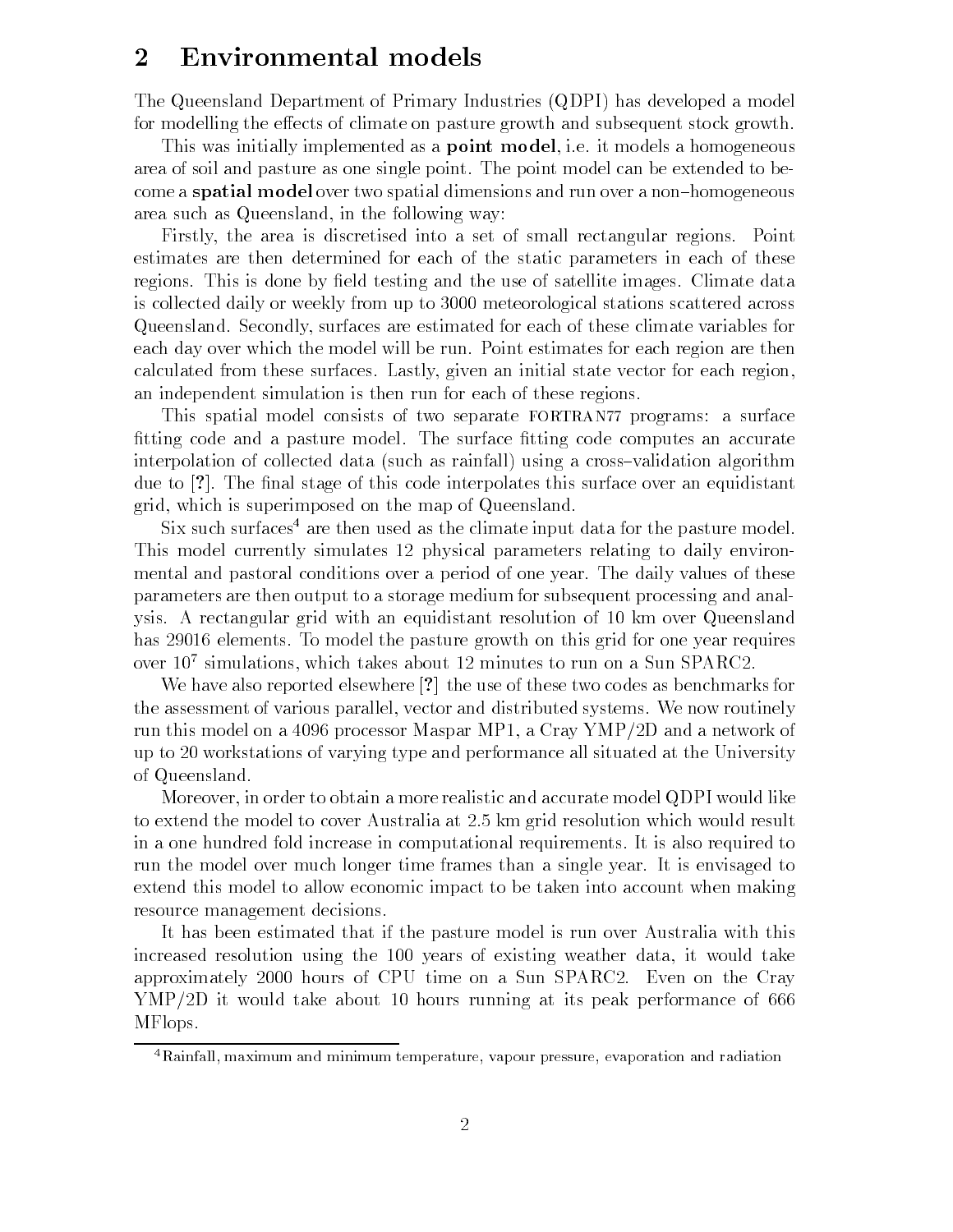The computing demands which arise from the use of the pasture maps are the consequence of the need to simulate future possible situations and to compare sev eral different outcomes. The model may be required to run with an initial set of parameter values- halted and started and perhaps restarted several times from that point with different sets of parameters. Thus the modelling environment needs to be interactive This contrasts with a GIS system in which variations on the information to be displayed are limited to the content of the database

These remarks suggest that the traditional approach to modelling and interaction with large data sets needs to be revised. In the traditional approach a spatial model is run on a high performance computer and the required data stored in les- which can then be visualised on the user's workstation using existing visualisation or GIS packages The disadvantages with this approach are that

- 1. The complete sets of parameters to be viewed must be specified in advance. with a concomitant creation of many large data files to make sure that all parameters that may be of interest are available for analysis
- 2. These large data sets should be output as binary files for efficiency reasons. But- due to data representation dierences between various architectures- data must either be further processed through data conversion programs or stored in a less efficient but portable ASCII format.
- 3. There is no interaction possible with the simulation. The typical modelling process is to run the simulation- possibly transfer or process the data lesanalyse these les- modify the parameters of interest and then- as necessaryreiterate this process Thus- at each iteration- a large amount of possibly unnecessary information is created and has to be transfered or processed Furthermore- the entire simulation has to be performed- although subsequent analysis after only a few steps of the model may have already determined a poor choice of parameters Finally- this approach does not allow the user to interactively modify parameters during the course of the simulation

Environmental models are important because they can provide the basis for ef cient management of agricultural resources- especially during dicult climatic pe riods such as drought Good visualisation techniques allow the resource manager to easily inspect the eects of tentative management decisions Moreover- fast response times increase the number of options that can be modelled in a given time frame These improvements enhance the chances of making more informed decisions

# Motivation for ADVISE

In order to accomplish these goals-been goals-been goals-been goals-been goals-been goals-been goals-been goals-been goals-been goals-been goals-been goals-been goals-been goals-been goals-been goals-been goals-been goals formed between the Centre for Industrial Mathematics and Parallel Computing CIAMP and QDPI The purpose of this collaboration is to provide software tools to run the pasture model on a high performance computer and visualise the results in a user-friendly environment.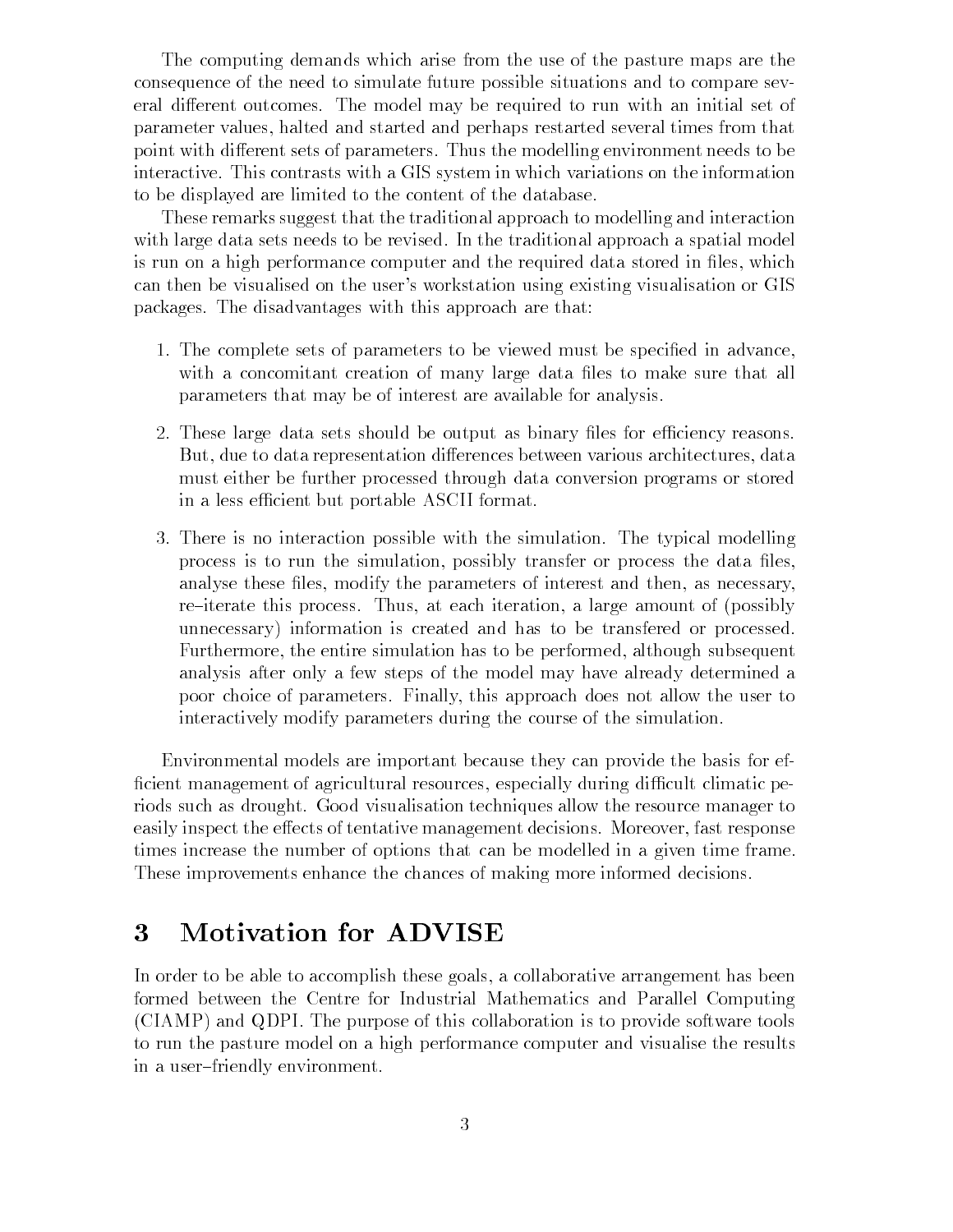The software environment that allows these functionalities is called ADVISE Agricultural Developmental Visualisation Interactive Software Environment This application package is envisaged as a software tool which scientists- politicians and farmers can use to make meaningful policy decisions over short time scales and which will enable the actes and the algebra or all the actes of the appearance are the complete to the act appropriate action in evaluating degradation and stocking and destocking

The surface fitting part is highly computationally intensive. Accelerating this part by new approaches is the topic of various ongoing research projects at CIAMP. It soon became clear that computing the surfaces in real-time would be a major bottleneck in achieving adequate performance The solution adopted- is to compute the surfaces- generate the values at each point of the required grid resolution and store these values in data files.

In the following- we will only refer to the pasture model and assume that the climate data are already available in the form of data files.

Our original intention was to adopt the traditional approach by enhancing the pasture model with some independent visualisation routines and then executing the program on the fastest available machine However- the following limitations with this approach became apparent

- The original model- usually written in FORTRAN would be littered with the visualisation routiness, written in the data This could be a strong the data This could be a strong create difficulties in porting the code to various high performance platforms, since the FORTRAN77 to C interface as well as data representation may vary largely on different machines.
- . It is different with the model-through the model-the model-the model-the model-the model-the modelbecause it makes signicant changes to the model structure necessary This would create difficulties for those scientists who would have to maintain the pasture model
- The visualisation module and the model would have to be executed on the same high performance computation platform. This approach is very inefficient because a high performance computer- achieves its high performance computer- achieves its high performance of  $\mathbf{A}$ performance by the use of vector registers and pipelining complex operations on numerical arrays Graphical operations associated with displaying output on workstations are basically scalar and cannot exploit this type of hardware eciently Similar remarks apply to parallel machines- such as a Maspar MP This machine will execute scalar code only as fast as the attached front-end. which in our installation is a DEC  $5100$ . This results in a scalar performance well below high performance graphics stations such as a Silicon Graphics In  $digo(SGI)$ .
- 4. Each new model would have to be modified individually to accommodate the visualisation module
- The model- as well as the visualisation module- would have to be ported for each new architecture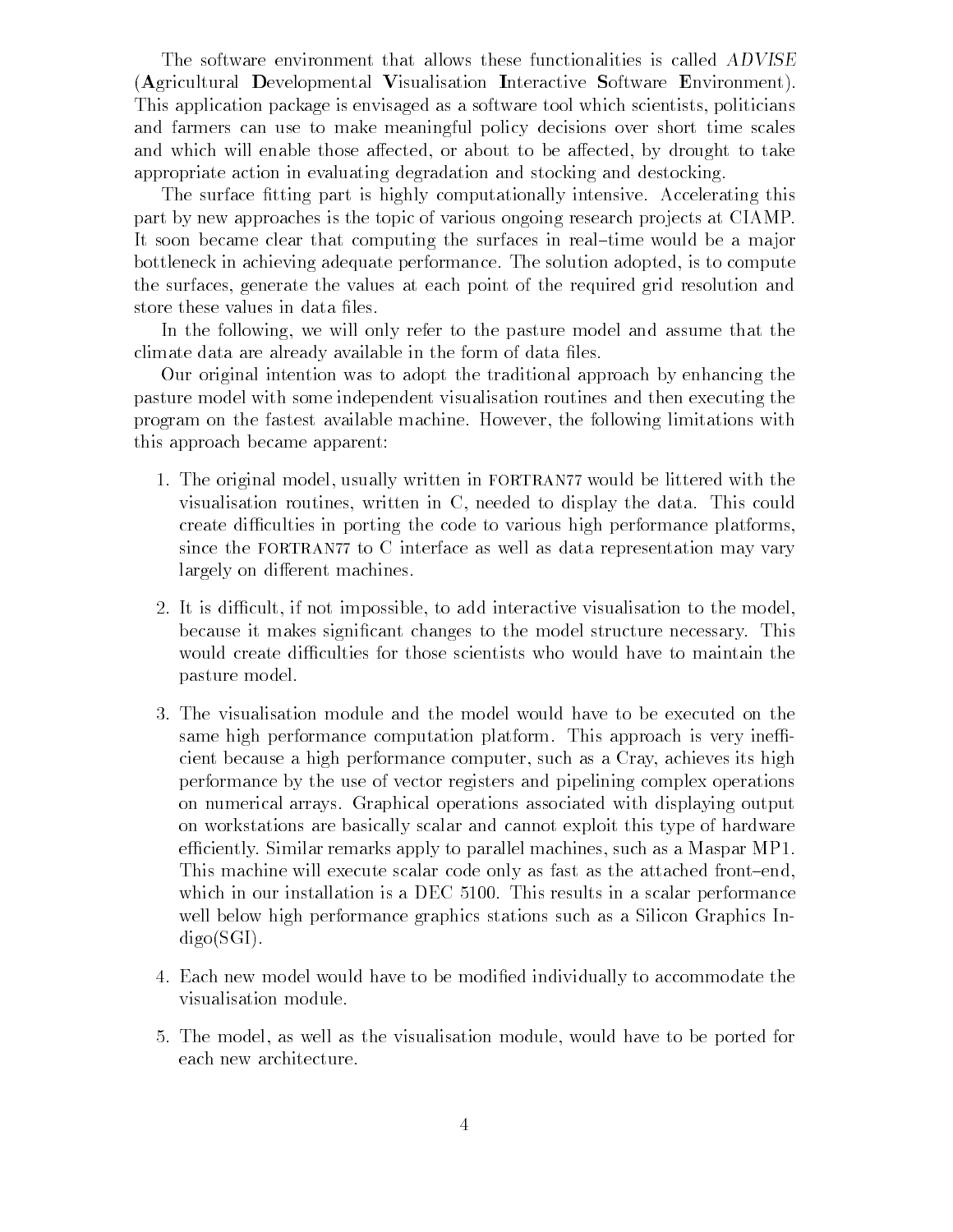Each model is an entity on its own Therefore- interaction between models would be different to activity that the since it is understanding that the since  $\alpha$  consistent that the since  $\alpha$ approach to exporting and importing data between models

. It so a model that a model and the model approached and the model and the model and the view of the view of sualisation part are treated as two entirely separate ob jects would have signicant , assumption is more assumption is made about the material theoretical the material theoretic order objects are executed. This allows each object to be run on the machine for which it is a contracted in particularity in the communication of placed on placed on a placed on  $A$  in place ics workstation and the models can be placed on a high performance computing resource A carefully designed interface provides the communication and synchroni sation necessary for the interaction between objects. The interface is also designed to make the most effective use of the connecting network allowing efficient use of this limited resource

#### $ADVISE$  — an overview  $\overline{\mathcal{A}}$

The pasture model and similar environmental models are discrete time-event simulations From the model implementors point of view-defended implementors point of view-defended implementors p compose into the experiment in the model in the model is put in the model in the model in parts in which the m into a well after which the model initial states the simulation loop the simulation in the simulation  $\mu$  . At each iteration of this loop the model steps from one time-event to the next. In the termination phase- the model performs cleanup operations and exits

On the other hand- the interactive users has a dierent point of view with respect to this model This user is only interested in controlling the iteration loop and analysing the state of the model at time-events of particular interest. These points of view can both be satisfied using the **client-server** paradigm. The visualisation now becomes a client ob ject- whereas the models are server ob jects Communication between these objects is accomplished using  $\bf{R}$ emote  $\bf{P}$ rocedure Calls (RPC).

This server provides four types of services for its client

- 1. initialise.
- 2. step to the state requested by the client,
- 3. provide information about its current state.
- 4. terminate

After the server has performed a simulation step following the client requestit can be regarded as a *database* ready for subsequent interrogation requests. The client can now interrogate the server's state at its will.

It is the modeller's responsibility to provide the functionality behind the initialise- step and terminate requests As already pointed out earlier- models naturally decompose into these three parts

 $\sim$  remaining part-information to the client-client-client-client-client-client-client-client-client-client-clientinterface One of the advantages of ADVISE is that this interface is implemented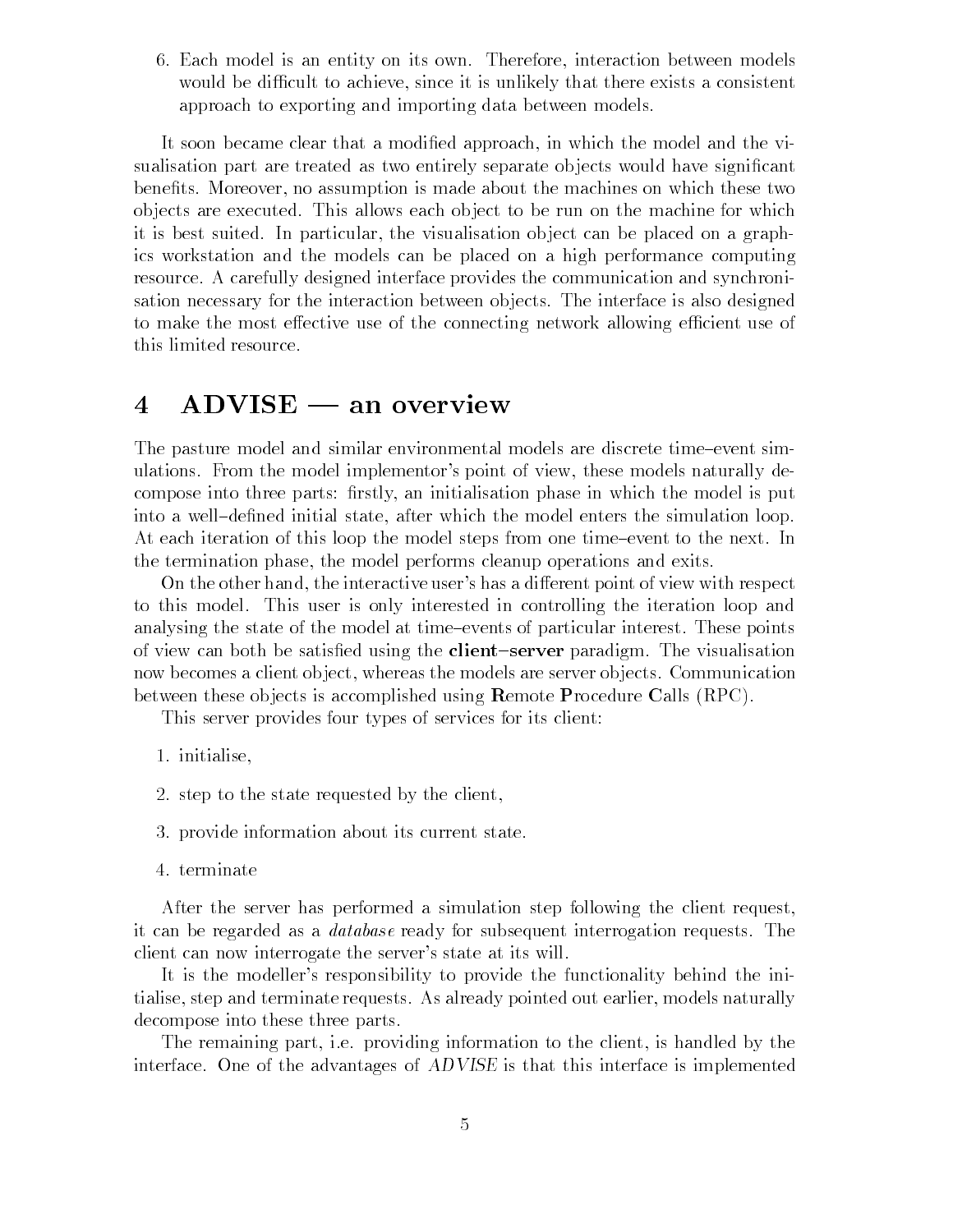with minimal interference to the model. How this is implemented will be described in the next section

Using the client-server paradigm automatically minimizes communication costs. At each iteration step- it is the clients responsibility to specically request the data that is to be analysed and only this data is transfered over the network This means that no data is transfered if the client makes consecutive step requests. Furthermore, the client can request data in various ways which reduce message sizes and thus make more efficient use of the network.

This section species in more detail the ADVISE package- written to accomplish the requirements as outlined in the previous section

#### 5.1 The Interface

The client communicates with the server via a number of procedures- written in Cthat contain RPCs In the current version these RPCs are implemented using PVM (Parallel Virtual Machine)  $\lbrack ? \rbrack$ . PVM is one of several available packages that allow the combination of several computers with possibly different architecture to one computing resource Library functions enable the exchange of information as well as the start and termination of processes on remote machines The list of procedures available to the client are

# Model InitialiseHost- Model- Path- ModelId

. This function at this function at the task-theory the task-the task-the species of the species  $\mathbb{P}^1$ ifies where the input data for the model resides on the server. This enables the client to start a model using dierent data sets- for example Queensland or Aus tracia modellid is a unique identified and the following called a modellider and the following called a handle this model which must be included in all subsequent communication with this model

## Model GetInfoModelId- Info

This function returns information about the particular model identified by the ModelId handle This information is returned in a structure- Info This approach allows the amount of information to be changed easily in the future In the present release- Info- returns the following information

|         | NumParameters: number of parameters available to the client for inspection. |  |
|---------|-----------------------------------------------------------------------------|--|
| Names:  | character array of length NumParameters which contains                      |  |
|         | user identifiable names for each of these parameters.                       |  |
| Width:  | number of grid cells horizontally along the X axis.                         |  |
| Height: | number of grid cells vertically along the Y axis.                           |  |

Each parameter is assumed to be a rectangular array of width Width and height Height

## Model RestartModelId- Position- InitialStateFile

This function puts the model into the initial state defined by the InitialStateFile.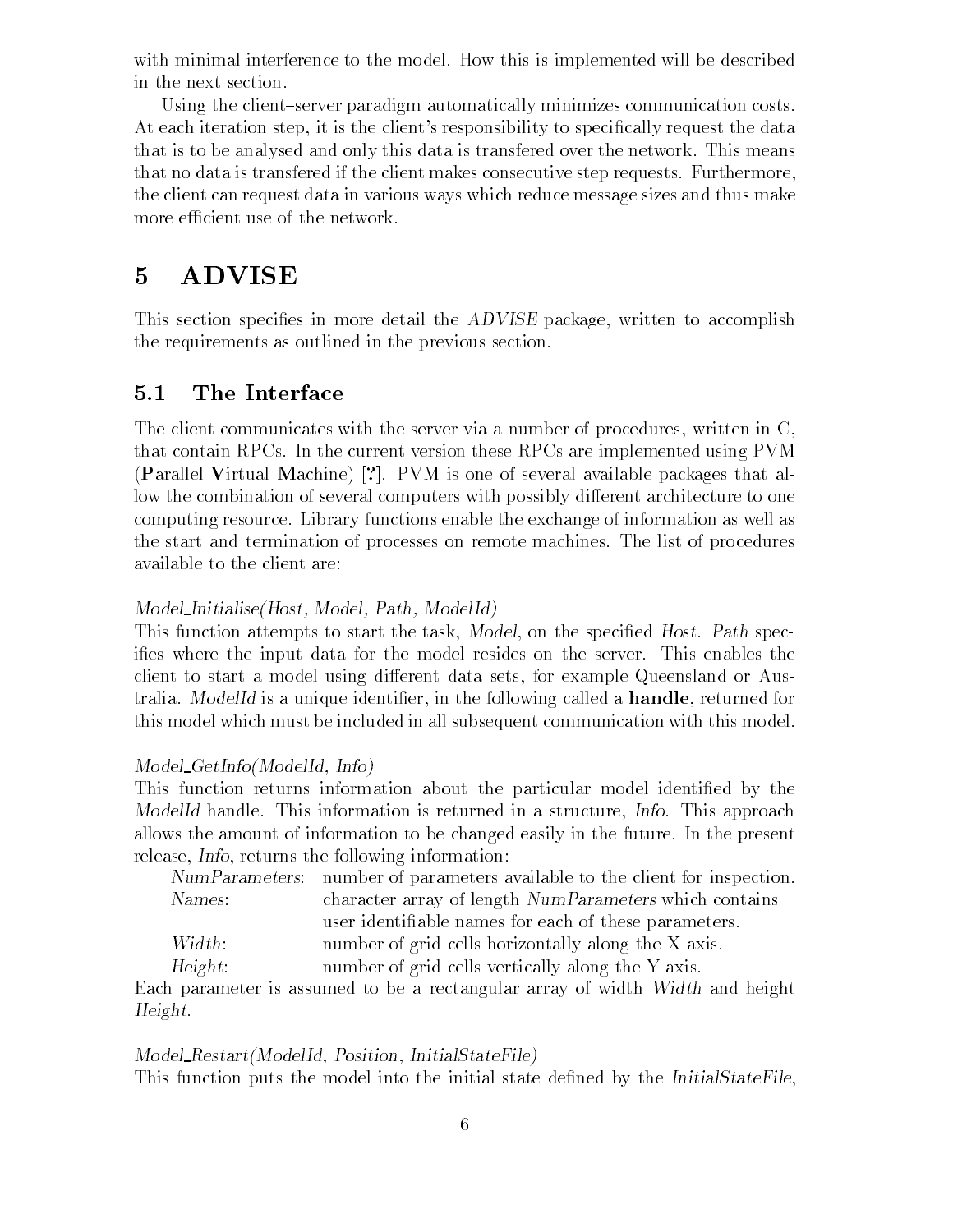ready to run from the time unit prior to *Position*. The model is now in a defined state ready to start the simulation

#### model Step Modell Step Modell Step Modell Step Modell Step Modell Step Modell Step Modell Step Modell Step Modell

This function steps the model forward in time by NumSteps time units It returns in CurrStep- the current position of the model at the completion of this routine

#### $Model\_Terminate(ModelId)$

This function requests the model to terminate and exit

These five routines control the execution of the model. Model Initialise has to be the first routine called in order to obtain the necessary handle for all other calls. Moreover- this routine performs tasks on the server that need to be executed only once when the model is first started such as read in of static data. In contrast Model\_Restart may be called several times according to the client's needs. Obviously- Model Terminate is the last routine called and performs cleanup operations for the model- cleanup operations for the server- terminates the server process and finally performs cleanup operations for the client process.

The following six routines perform the database interrogation operations

Model RequestValueModelId- ParameterId- Xstart- Ystart- Xend- Yend- Buer This function returns the real values of the requested ParameterId over a rectangu lar subsection of the models region dened by Xstart- Ystart- Xend- and Yend into the *Buffer*.

#### Model RequestAllValuesModelId- X- Y- Buer

This function returns the values of all the available parameters at the point X-Y into the Buffer.

#### model Records and Communication in the communication of the communication in the communication of the communication of

This function returns a scalar value which is the result of a global operation on the specified parameter. Operations supported in the current version are Maximum, Minimum- Average and Sum

Model DeneColorMapModelId- ColorMapId- NumColors- ColorVals- RangeVals This function allows the client to supply a mapping of real values to entries in a color map. If ColorMapId is set to Model\_NewColorMap then the model allocates a new color map and returns a handle to it. If ColorMapId is a valid color map handle. the existing color map is replaced by the one density of replaced by Number 2014, and the one density  $\alpha$ RangeVals

 $\blacksquare$  and  $\blacksquare$  and  $\blacksquare$ This function deletes the color map with handle ColorMapId.

model Record Republication and Color ColorMap Ideas and ColorMap Ideas and ColorMap Ideas and ColorMap Xend- Yend- Buer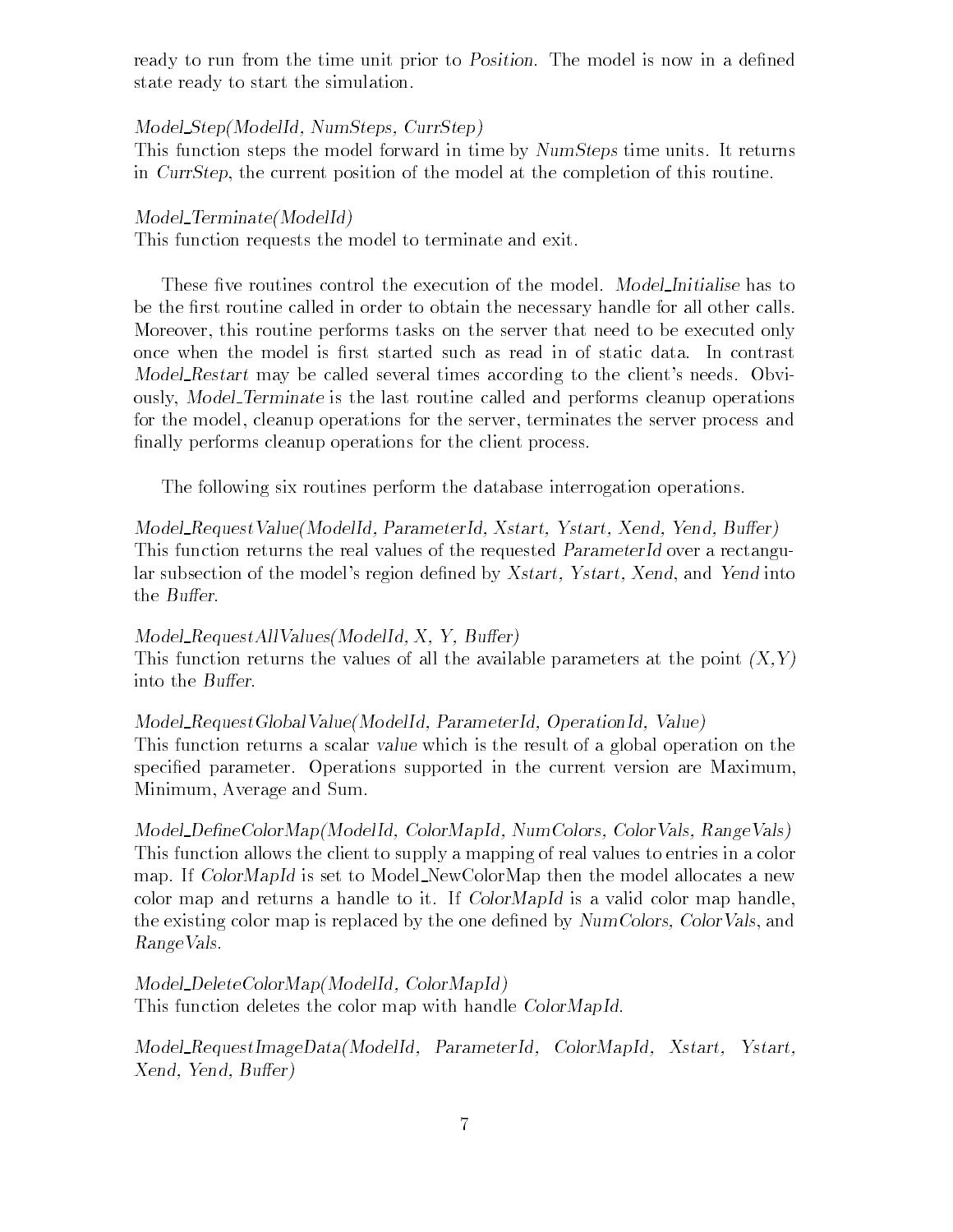This function applies the map  $\mathbf{F}$  and  $\mathbf{F}$  applies of  $\mathbf{F}$  and  $\mathbf{F}$ over the rectangular subregion dened by the children substitute the second between  $\sim$ values are stored in Buer-I, it is an anti-this burden that the most is large enough the most that the second returned data

The rst three routines deal with the exchange of real values- whereas the last three routines have been optimised for visualisation purposes to increase efficiency. This has been done in the following way

The format in which values are returned to the client to be displayed as an image has been change A range of real values is represented by a color map entry- with the number of displayable colors being limited to 256. These colors can be represented by bits per pixel A double precision real value however requires  bits A compression ratio of is obtained- if this mapping is performed by the server Furthermore, it can be assumed that the server will execute the server will example the server faster than the client. Further compression is possible because of correlation with neighbouring pixels. Using a very efficient  $\bf{R}$ un Length  $\bf{E}$ ncoding (RLE) algorithm further compression ratios of up to  $16:1$  on the image data have been achieved. Thus and over the data in its original format is original for  $\mathcal{M}$ possible

The penalty with this approach is that this involves a slightly more complicated way of handling image data The mapping of real values to color map entries is made available to the server by calling the routine  $Model\_DefineColorMap$ . This routine is similar to *Model\_Initialise* in that it has to be called to provide a handle for future operations This eliminates the necessity to include the mapping in each request for image data and thus also decreases the amount of information to be exchanged

#### 5.2 Server

The server is implemented in the classical way It consists of a server loop that accepts requests from the client- calls the necessary routines and returns the results to the client. This code is presented to a programmer who has to include a new model in the form of templates which are available in both  $C$  and  $FORTRAN 77$ . A model is easily incorporated into this environment- by supplying the functionality behind the following four routines

- Model Initialise
- Model Restart
- 3. Model\_Step
- Model Terminate

In order to illustrate- what parameters will be exported to the client via the database-informative example written in C is given in C is given in C is given in C is given in C is given in C

For simplicity it is assumed that the values to be exported are globally defined. The server code internally defines an array of pointers to floats and an array of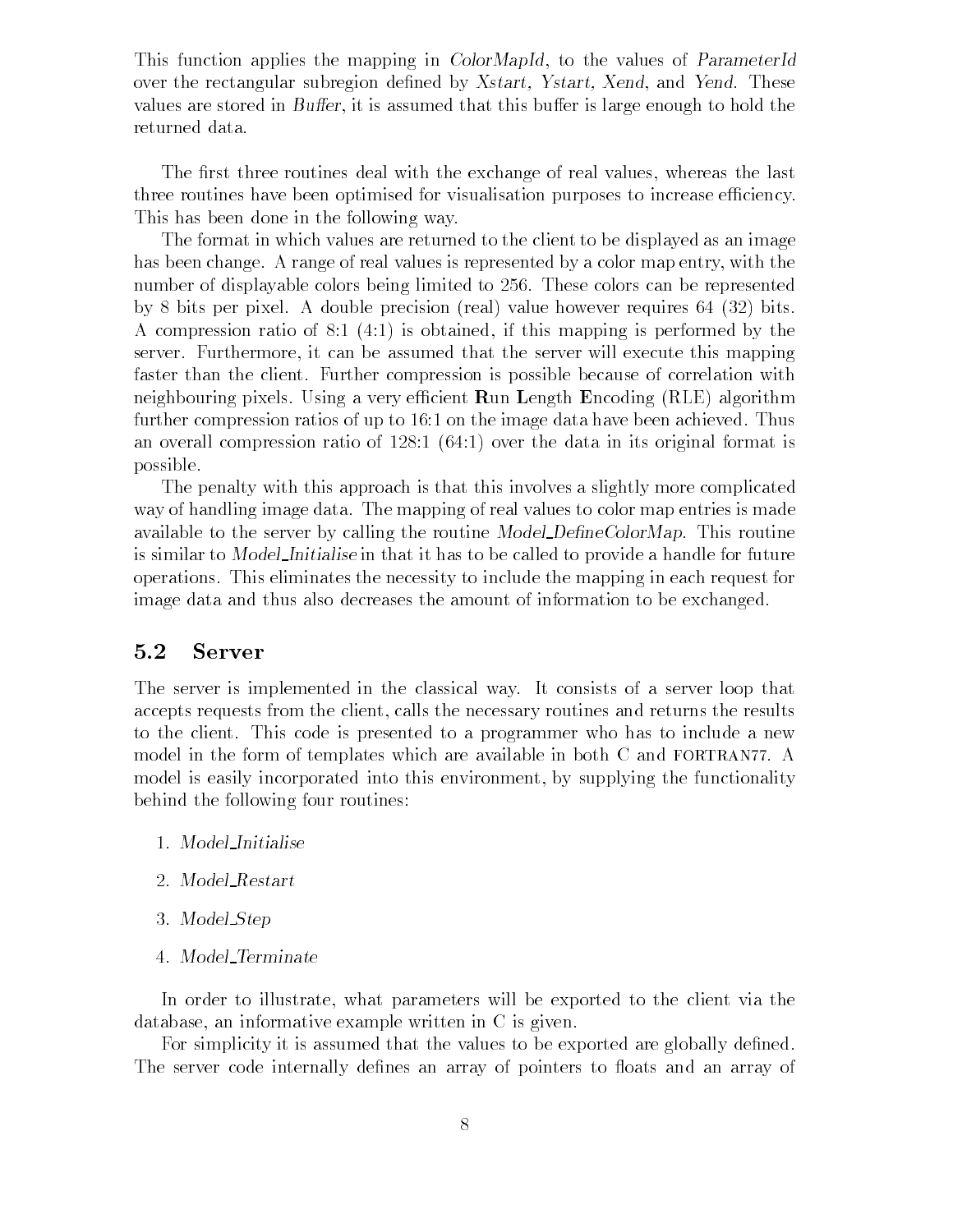strings- as well as the number of parameters available for export The modeller defines links between the values to be exported and these internal variables in the routine Model Initialise. They usually take the following form:

```
num paramo - o ,
Param[0] = greencover;strcpy (Faramptr Lorgen Cover ),
Param[1] = soilmoisture;Strcpving and the result in Doll Motor and the V
Param[2] = stockgrowth;S of c parameters of S and S are S stock and S and S are S .
```
The FORTRAN77 template makes use of COMMON blocks and EQUIVALENCE statements to achieve the same result We would like to emphasize that these two steps- namely breaking the model up into these routines and dening the export variables are the only steps necessary in porting a model into the ADVISE environ ment

## 5.3 Client

A prototype client application was written to visualize the exported data and test the concept of ADVISE. This program is written using X-windows and has a Motif Graphical User Interface (GUI). The application allows multiple models to be run on various machines. We will step through a "typical" session and explain the performed tasks

when the application is started it scans the directory (i.e.  $\frac{1}{2}$  ,  $\frac{1}{2}$ all configuration files. Each file describes an available model and contains all the necessary information a model needs to run- such as model name- relevant data files and the name of the machine where the server resides. The names of all these models are displayed in the Model substitute that the Model substitute  $\mathbb{R}^n$ model is selected- the choice of possible datasets for this model is then displayed in the Dataset sub-window. It is also possible to obtain more information about the model by selecting the Model Info menu

After a model and a dataset are chosen- the Load button is highlighted and this model can be started Once the Load button is selected- the model is initiated and a new windows windows the chosen companies compiled and dataset companies and dataset and dataset of model and pops up This window controls the entire simulation for this combination The user can also choose to run other models concurrently- or choose to run the same model with a possibly different dataset.

The Control Panel is shown in Figure ??. To make use of the Control Panel as easy as possible- the buttons of this window are analogous to the ones on a video recorder. It displays the Earliest Date and Final Date over which the simulation can be run. Start Date and End Date are user definable dates between Earliest Date and Final Date- which allow the user to run the model over a subinterval By default they are set to Earliest Date and Final Date.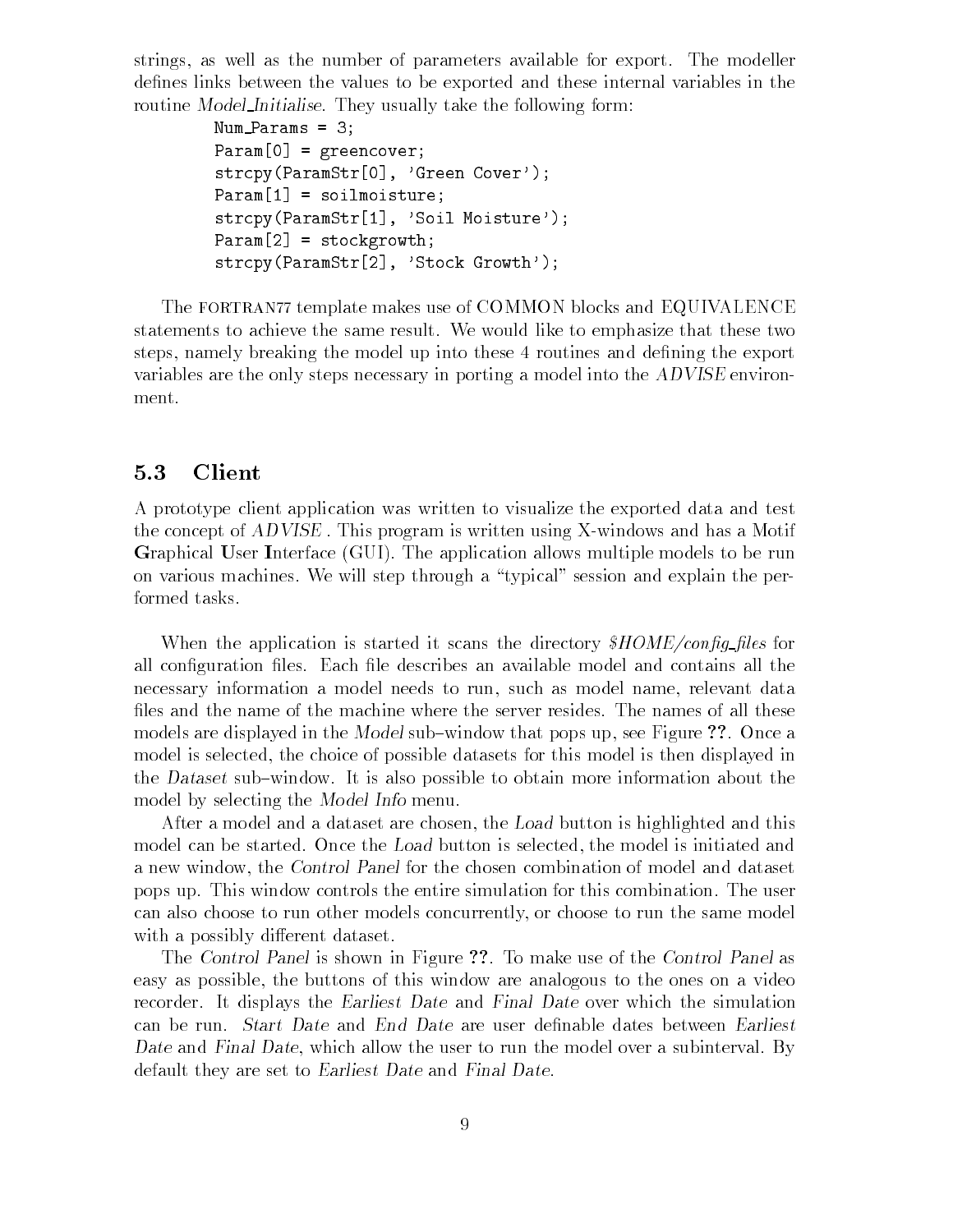| Σ<br><b>Application Name</b>                   |            |  |  |
|------------------------------------------------|------------|--|--|
| File                                           | Help       |  |  |
| Model                                          | Dataset    |  |  |
| test<br>weather<br>pm_svn<br>n_svn<br>miketest |            |  |  |
| toad                                           | Model Info |  |  |
| Please select a model to run                   |            |  |  |

Figure 1: Model Select Window



Figure 2: Control Panel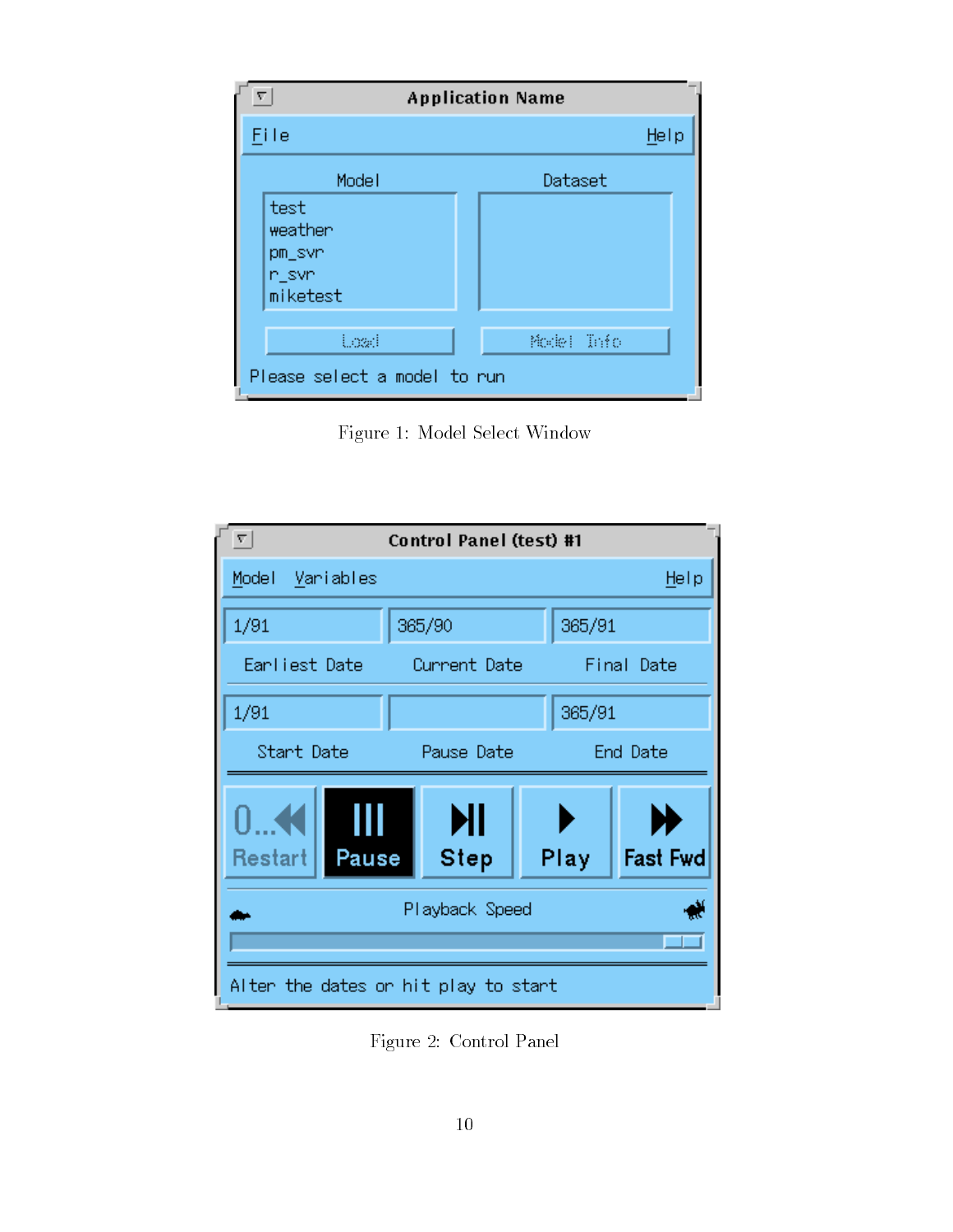

Figure 3: Variable Overview Window

The Current Date is used during the simulation to indicate the date for which values are currently displayed. Pause Date can be used to stop the simulation at a user definable date.

The Variables button opens a pull down menu- which contains the names of all the displayable variables The user is now able to choose as many variables as appropriate for display purposes. For each chosen variable a new Variable Overview windows with a process which displays the initial state of the initial state of the initial state of the initial state of the initial state of the initial state of the initial state of the initial state of the initial stat

The colorbar on the right hand side indicates the colors and corresponding ranges. The subwindows on the left side are used for zooming in or zooming out on the area to be displayed. The magnifying glass can be used to inspect a value at a particular point. The value of the displayed variable and its coordinates are displayed in the bottom line of the Variable Overview Window as the cursor moves Note that the coordinates  $(0,0)$  correspond to the upper left point of the region. Other features allow the possibility to display the real values of an area of interest or to display the minimum-aximum-aximum-aximum-aximum-aximum-aximum-aximum-aximum-aximum-aximum-axi

The buttons on the lowest row of the Control Panel are used to control the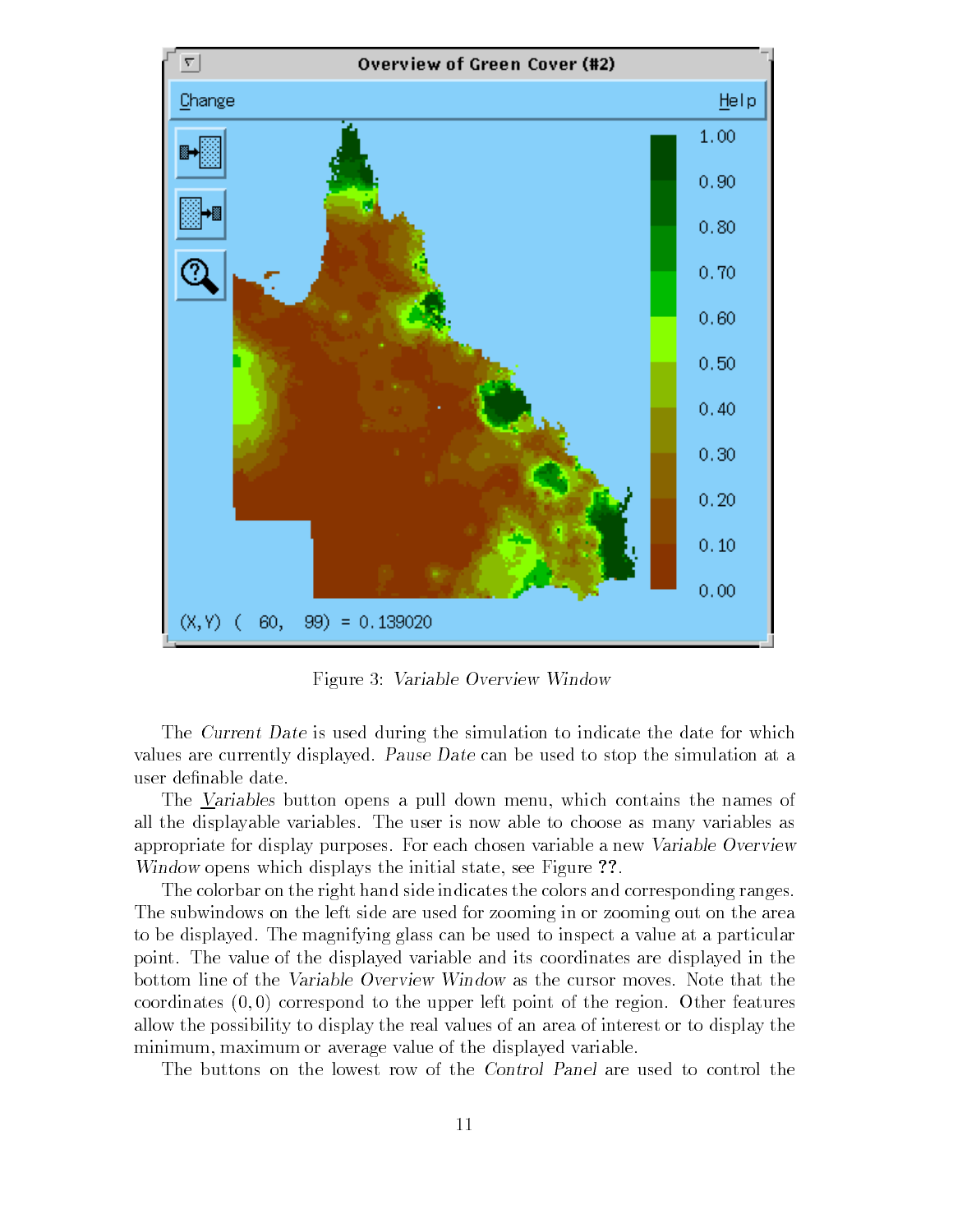dynamic simulation of the model

The Restart button is used to return the model into a defined initial state. This initial state is the date prior to Start Date The Step button is used to move from the Current Date to the health which planed only well and which any atomic time units associated with the model All displayed variables and real values are updated and the control is returned to the client

The Play button steps the model from Start Date to End Date 1. For each atomic time unit all variables and displayed real values are updated and Current Date is increased This update is only restricted to variables or real values- where the corresponding Variable Overview Window is opened to prevent exchange of unnecessary information

The Fast Fwd button performs the same action as the Play button- but no information from the server is returned until the End Date or Pause Date is reached.

The Pause button is used to stop a fast forward or a play simulation of the model. In this case the date where the fast forward or play was interrupted is displayed by the Current Date

#### Outlook and conclusion 6

ADVISE has been developed as an environment which allows an abstraction and separation of the computational modules and the visualisation components. The initial application has been via the spatial modelling tool of various climatic factors across Australia However-Complete to be completely the completely generated more than  $\alpha$ recently a pest infestation model has been ported to ADVISE in a very short time frame In addition- not only can ADVISE be used as a computational modelling it can also be used to visually debug existing models or as an algorithmic development environment. The advantage of separating components and visualisation modules is that it allows the used of high performance computers in a seamless manner

ADVISE may be used as an information system for the management of a property- shire or state- likewise a theoretician will be able to compare several techniques literally side by side by viewing the progress of different versions of his algorithm on the screen In the initial phase ADVISE has been presented in an open loop situa tion. Later versions will offer facilities for control feedback and further developments will further widen the bandwidth of the system and allow adaption to dynamic mod elling. This is important in integrated catchment systems because of water run off. Further research is needed into the incorporation of ADVISE into decision support systems and the linking with GIS and other visualisation environments

#### Acknowledgements

Part of this work was done while Kevin Burrage and Mike Rezny were- respec tively guest professor and guest academic of the Seminar for the Seminar form  $\mathcal{A}$ ematik at ETH Zürich and while Bert Pohl was an Ethel Raybould Fellow in the Department of Mathematics at the University of Queensland in Australia

In Pause Date is specified, it steps the model from Start Date to Pause Date , if Start Date  $\leq$ Current Date  $\leq$  Pause Date, or from Pause Date to End Date otherwise